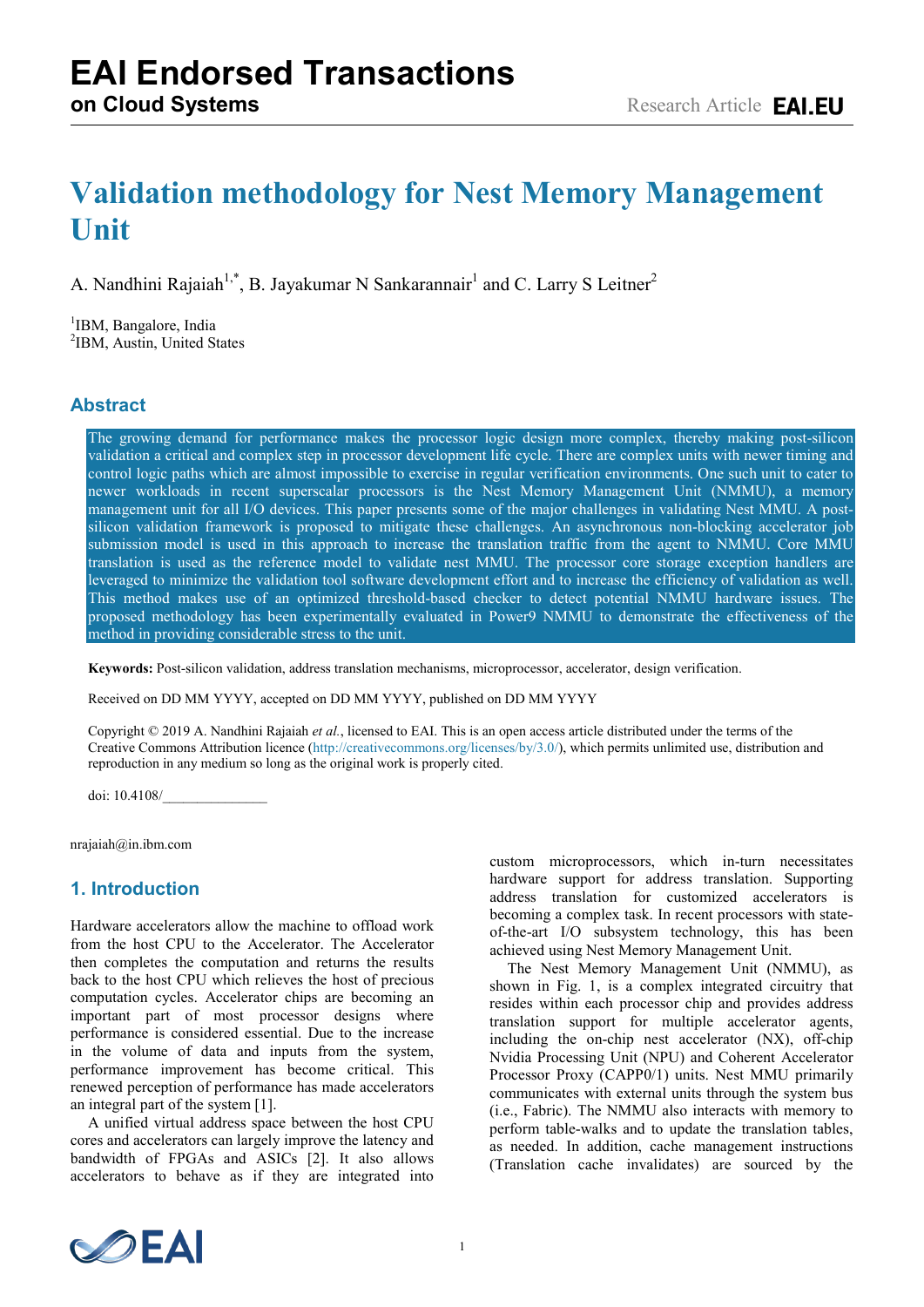core/NCU (Non-Cacheable Unit) of a given processor in the system and are snooped and managed by the NMMU on behalf of the attached accelerator units. The primary goal of NMMU is to provide effective address (EA) to physical address (PA) translation for the various Accelerator Agents within the processor's storage subsystem without going through the main processor core. This improves the response time of accelerator agents working in virtual address space. In addition, the NMMU protects the pages that are being translated by ensuring that only tasks with the proper authorization can access them [4].

This paper is organized as follows: - Section 2 describes the related works in this area and discusses the major challenges involved in validating NMMU. Section 3 describes our methodology used to validate NMMU. The experimentation setup and results are summarized in Section 4. Finally, the last section concludes the paper with a summary of the work as well as future directions.

#### **2. Background**

The Memory management unit (MMU) of a processor translates the effective address (EA)/virtual address (VA) to physical address (PA). The MMU is one of the complex units of a modern microprocessor and probably most ambiguous and difficult unit to validate due to various caching arrays such as Translation Look-aside Buffers (TLB) and Page Walk Caches (PWC) [4]. The result of translation, the physical address is not directly observable to a program, hence failure is detected late in the test and make it hard to debug the failure.

Recent studies have presented a complete view of bug models for the address translation mechanism (ATM) and methods to detect ATM bugs using self-checking mechanisms [3]. This work presents a comprehensive experimental study on a state-of-the-art microarchitecture to assess and identify the bugs in address translation caching arrays and explains why these bugs persist across generations. The methods used in this approach primarily targets the verification and validation of address translation subsystem of the processor core. Our paper addresses the challenges involved in validating address translation sub-system of accelerators and proposes a solution for overcoming the challenges associated with the validation of nest address translation unit.

#### 2.1. Challenges

The Nest MMU is a complex unit which requires rigorous validation effort to make sure that the design is bug-free. Apart from design complexity and short schedule, NMMU validation poses many other challenges. One such major challenge involved in NMMU validation, unlike core MMU validation, is the need to have special accelerator agents to generate high-rate traffic conditions sufficient enough to test the unit. The second major challenge is that, unlike in core address translation, where there are multiple processors creating simultaneous traffic to stress the unit, in accelerator environment, there are a few agents, through which translation requests can be triggered to the NMMU. Unlike in core address translation validation, where a single byte-level operation such as load/store can trigger a translation request to MMU, in nest, predominantly accelerator operates on blocks of data, although, explicit work-loads can be created with byte granularity for validation.



#### **Figure 1.** Nest Memory Management Unit

And moreover, the role of the core in job submission is to post the control block into the accelerator queue. Then the accelerator will pick up the job when it is free. There may be a delay between the time when a job request is submitted to the accelerator and the actual completion of the job. We need a mechanism to submit jobs asynchronously to the accelerator, in order to increase the potential throughput of checkout, i.e., translation requests to NMMU. Translation faults from agents are presented to the processor as external interrupts by a virtualized external interrupt hardware unit, and moreover, applications running on a processor can be interrupted asynchronously with address translation faults from the accelerators. In this case, it is the responsibility of the interrupt service routine running on the processor to communicate the fault information to the corresponding application running anywhere in the system through the standard inter-process communication (IPC) mechanism. The interrupt hardware unit was configured in such a way that the interrupts were fairly distributed among different applications running on the system. This approach enhanced the efficiency of the tool by not swarming a specific processor with interrupts.

#### **3. Methodology**

A new method has been demonstrated to overcome the major challenges associated with validation of NMMU. This method uses Nest Accelerator Unit (NX) as the agent to induce translation traffic to NMMU. Nest Accelerator

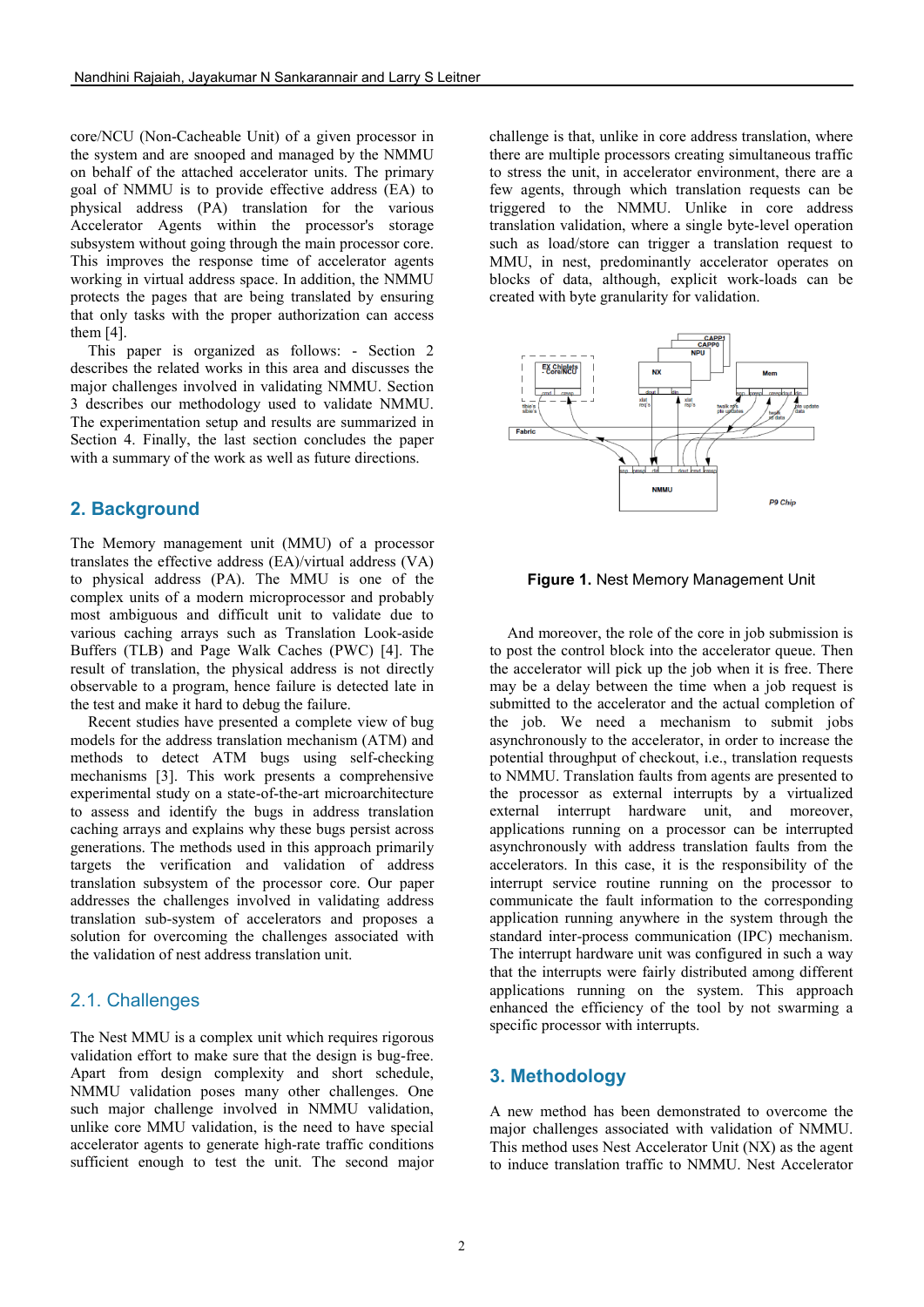Unit comprises one cryptographic and two memory compression/decompression engines (coprocessors). The Nest MMU and core MMU share the same translation table that maps effective addresses to physical memory. The main objective of sharing the translation table between CPU and accelerator is to use core MMU translation as the reference to validate nest MMU and to reuse existing core interrupt service routines to set up nest translations. An asynchronous job submission model has been used for submitting jobs to the accelerator, where each processor builds its own job-table with 'n' number of jobs and submits each of the jobs to the targeted coprocessor and continues with the next job without waiting for the previously submitted job to complete. The intention of using this model is to create a swarm of translations requests without waiting for each request to complete.

The test environment includes multiple processors configured to submit jobs to the accelerator in a baremetal configuration i.e., validation program is executed directly on a system without any operating system. As part of the processing of a job, the accelerator may generate a translation request to NMMU. If a translation does not exist for the address being processed NMMU performs a look-up of its cache to see if a translation entry exists for the requested EA. If so, it returns the physical address. If not, it performs a table-walk to obtain the targeted PA. If the table-walk also fails, an interrupt is generated to notify the processor with the fault information, including the fault status, faulted address.



**Figure 2.** Validation test setup

The translation faults are handled, and translations are installed as described in Section 3.2. After handling the faults, the processor now resubmits the job to the accelerator and starts polling the coprocessor status block. The expectation is that NMMU should not generate the same fault again since the translations are now available. Fig. 2 outlines the validation test setup and control flow between the units involved in the nest address translation process.

#### 3.1. Testcase generation

The job to be performed by an accelerator is defined by an agent-specific control block in memory. The control block contains all the control information and pointers needed to allow the accelerator to access the input parameters, input data and to know where to store the output data and finishing status. It also has a pointer to address translation context. Translation context has control fields including privilege levels, translation mode, partition-id and process-id, to control the address translation. The control block used by NX is called the Coprocessor Request Block (CRB). The CRB contains all the information necessary for NX to perform the coprocessor functions. The test case generator builds the coprocessor request block and the translation context in the memory. It selects a random coprocessor operation. Each processor pre-selects a random translation context with pseudo-random values for privilege levels, modes and the process-id, to increase the test coverage.

Test case generator generates random addresses for the agent's source and target area. It then builds coprocessor request block and other control structures with fields specific to the randomly selected coprocessor operation. The context information for each job is stored in a data structure in main memory. Thereafter, the job is dispatched to the accelerator. Each of the processors can continue with other tests. The status of submitted jobs is determined from the coprocessor status block or from the processor job queue. The coprocessor status block in memory is updated by the accelerator upon job completion. The per-processor queue is updated by the interrupt handling process, with fault information, upon fault interrupt.

One limitation with the proposed methodology is that, over the course of test execution, translations will be installed for most of the address pages and the number of faults generated by the unit will be drastically reduced. To alleviate this problem, two strategies were adopted. One, a special irritator mode was used, where a randomly selected processor invalidates translation addresses used by other processors in the system, by changing their corresponding translation entry valid bits to invalid, which in turn, triggers storage interrupts. Another, after a predefined number of test-cases, the accelerator job table is rebuilt with new parameters for translation context and agent source/target addresses for each job. This helps to maintain the fault requests from the agent to an optimum level, to stress the unit.

Nest accelerator has a provision to specify source and target memory locations as a list of Data Descriptor Entries (DDE). Our method leverages this hardware facility to increase the number of storage interrupts generated by the agent. Each DDE of a job points to a different effective address page. This provokes the agent to generate a translation fault for each DDE processed by it.

#### 3.2. Translation generation

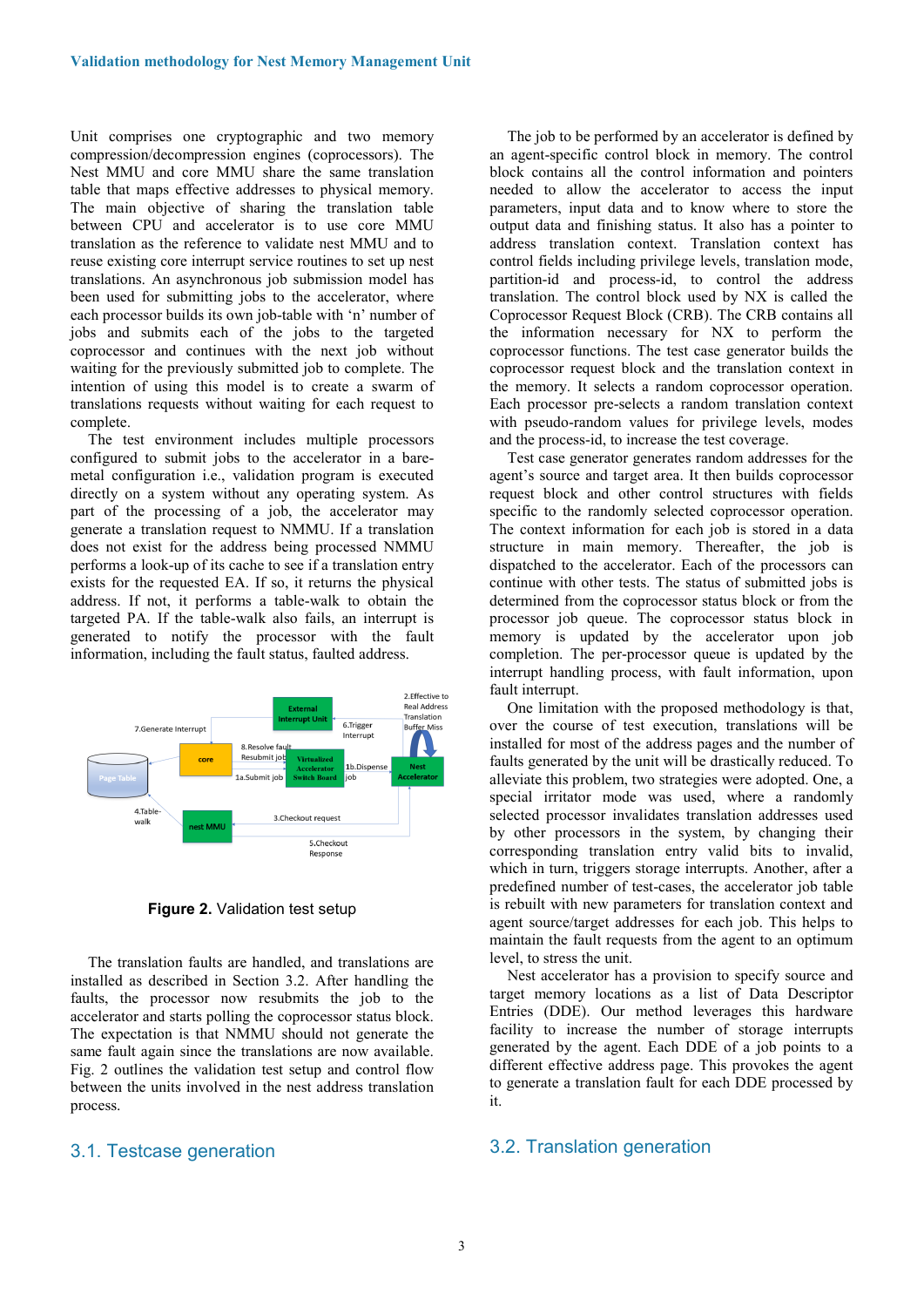The accelerator can interrupt any processor on the system when it fails to find the translation for an address. The translation entry to be installed for the address depends on the translation context of the processor which submitted the faulted job. The submitted processor number is determined from the fault data structure in memory which is updated by the accelerator on a page fault. The interrupted processor sends the faulted address and other fault information to the submitted processor through an inter-process communication mechanism for further processing. The submitted processor, on receipt of fault information from the interrupted processor, attempts to access the data from the faulted address. This generates a storage interrupt to the core and the core storage interrupt handler sets up the required translation entry for the address. The core and the nest environments use the same translation table and hence the new translation entry installed by the core is visible to the nest. The validated core MMU and core storage interrupt handlers are used in the validation of nest MMU. This approach eliminated the need for developing explicit interrupt service routines for NMMU fault handling and in-turn reduced the software development effort for NMMU validation.

#### 3.3. Checker logic

An end-of-test checking method is used to check the correctness of target data. The expectation here is that, with a correctly functioning memory management logic, the agent should find the correct physical address for a given virtual source or target address and should read the right source location and write the output data to the correct location. Each job has two operations and the output of the first operation is used as an input to the second operation. The second operation is the reverse of the first one. At the end of each job, data-checker will compare the expected data (original source) with the actual data (output of the second operation). Any incorrect translation is manifested as a data mismatch and the mismatch is detected by the data checker logic.

To detect the case where NMMU is not able to resolve the page fault, a checker code is used which increments a counter value upon fault from NMMU. When the checker has reached a maximum threshold value, it stops the test and reports fail.

The challenge with this approach is to identify the right threshold value to halt the test execution. If the threshold value is too high, there is a possibility that we may miss a potential bug. For example, a specific processor invalidates a mapping in the MMU cache, as part of setting up its entry, but the invalidation signal is missed. In this case, the test continues to use the old translation, which in turn generates repeated faults. As part of processing these faults, the subsequent invalidation may eventually go through and the bug goes undetected. In this case, a high threshold value is undesirable. On the other hand, if the threshold value is too low, there is a possibility of false alarm, indicating a test failure. For

example, consider that a specific processor has installed a translation entry in the translation table.



**Figure 3.** Proposed validation methodology flow

Now if some other processor replaces this entry, then the first processor will fail although it had installed the entry previously. Here, it would be appropriate to give another chance for the processor to re-install the entry, instead of abruptly stopping. An optimal threshold value is determined by empirical means, and this value varies depending on the work-load and core configuration on which the test is running. Fig. 3 outlines the proposed validation methodology flow.

#### **4. Experimentation and Results**

The proposed methodology was applied to validate Nest Memory Management Unit (NMMU) of Power9 processor. The test was run on both pre-silicon verification and post- silicon validation environment.

Our tool was implemented using a mix of assemblylevel and C programs. The kernel has procedures required to enable the NX accelerator engines and setup configuration registers. The test generator builds 16 NX jobs, each comprising of two Coprocessor Request Blocks. VAS has memory-mapped areas called send and receive window contexts to establish a communication channel between user process and the accelerator. As part of the system initialization, the kernel configures VAS receive-window contexts for each of the accelerator types that will be accessed directly via user-level processes. The VAS receive-window context points to the requested accelerator's FIFO (First In First Out) data structure in system memory. When the processor wants to access an NX accelerator, it sets up a VAS send-window context. The number of requests that can be simultaneously submitted is controlled through a hardware credit-based system. The test now configures a CRB and uses the copy-paste facility [4] to copy the contents of the request block to the accelerator's receive FIFO. The NX-unit accelerator receives notification of the request and pulls it from the FIFO to be processed. When the operation is

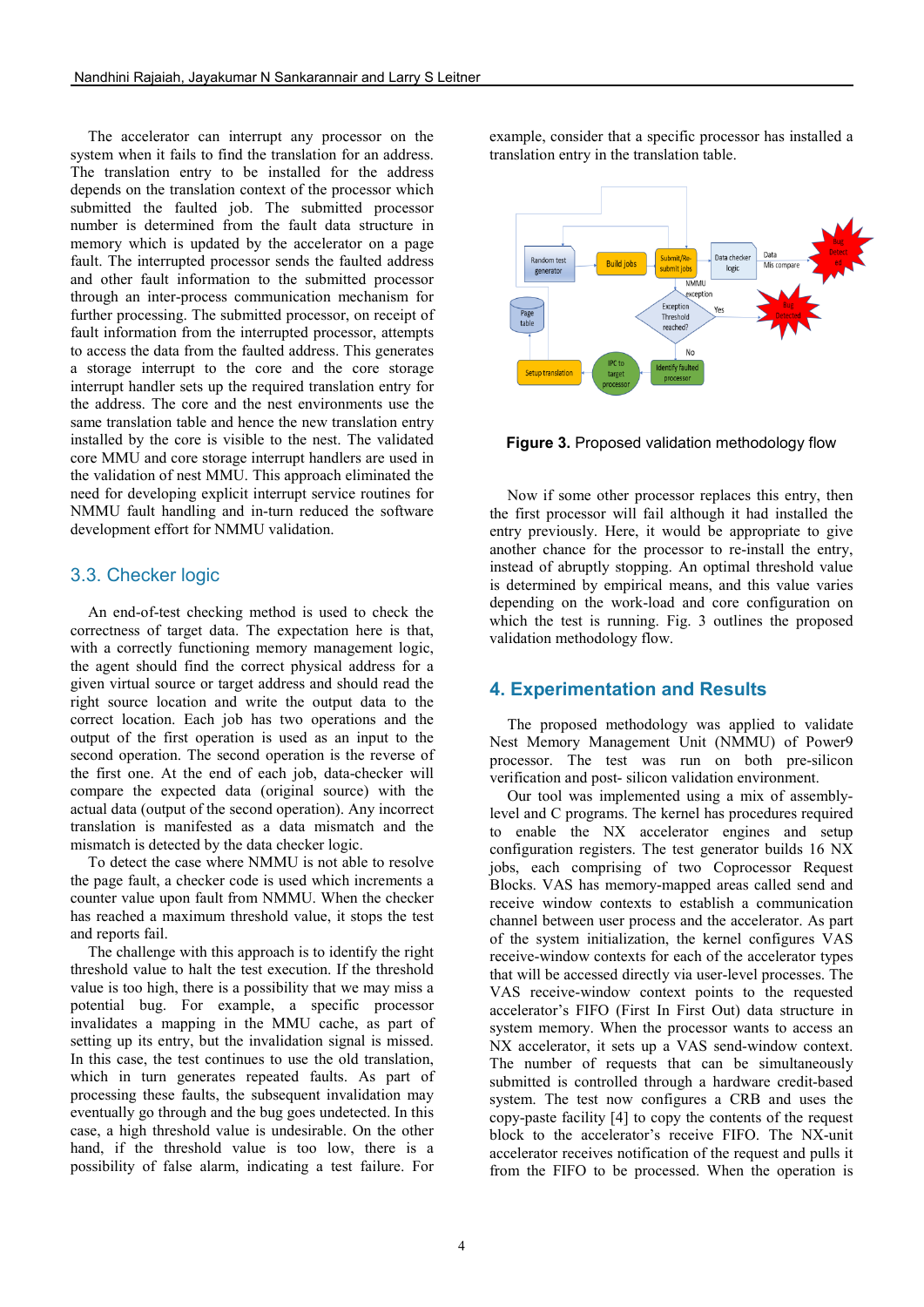complete, the processor is notified via an interrupt, or it detects completion via polling, as configured by the processor.

#### 4.1. System level simulator

Developing validation software for complex hardware units in the absence of the target hardware is often errorprone. Many times, the test will fail due to software infrastructure issues such as improper memory configurations, illegal memory writes or software race conditions. However, delaying software debug until the hardware is available results in finding software defects too late, thus increasing the time to market for the product. To alleviate these problems, a system-level behavioural simulator is used to detect software defects earlier in the development cycle, effectively in parallel with hardware development [6].

The system-level simulator is a high-performance, functional behavioural model of architecture mirroring the hardware functionality that is visible to software. The lower level represents the hardware and operating system choices that can be used to execute the simulation environment. Various user-level programs can be loaded on top of it. This provided a virtual environment to validate design assumptions, verify the developed code and ensure the reliability of validation software.

#### 4.2. Verification test bench

The verification environment also forms an important component of chip bring-up when the hardware arrives. Test cases are easily moved back and forth between hardware and simulation environments to perform rootcause analysis of any unexpected hardware behaviour. This allows us to find workarounds and can also be used to find an occasional subtle software bug.

During pre-silicon verification, the test was run on an internal ASIC-based simulation acceleration platform called AWAN, also known as, Exercisers on Accelerators (EoA), [5] to provide two benefits. First, to provide additional functional coverage to pre-silicon testing. Secondly, it helps us to use the pre-silicon coverage data to further enhance the test-cases. In addition, tool development and testing are done in the simulation environment before the actual hardware is running in the laboratory.

AWAN uses a massive network of Boolean function processors each loaded with multiple logic instructions. Typically, each run through the sequence of all instructions in all logic processors in parallel constituted one machine cycle, this implementing the cycle-based simulation paradigm. Formal verification re-uses RTL (Register Transfer Level) models abstracting blocks (i.e., units) with behavioural [5]. Models exceeding 31 million gates have been simulated in AWAN. These are essentially multi-unit models with heavy black-boxing. Simulation speed depends on the configuration, model size, model complexity, and the amount of host interaction.



**Figure 4.** Pre silicon verification setup

The chip level model used in our experiment had POWER9 chip with four cores together with the L2 and L3 cache complex, the on-chip fabric, memory controllers populated with behavioural DIMMs and the nest complex constituting of VAS (Virtual Accelerator Switchboard), NX, NMMU and XIVE (External Interrupt Virtualization Engine) units.

Internally, BugSpray, [7] an extension of VHDL is used for functional coverage and assertion instrumentation. This tool is used to efficiently annotate the RTL with assertion and coverage events. BugSpray enables verification objects to be portable across verification disciplines and across hierarchies and allows for their reuse with design. The coverage events provided by the design team helps in assessing the efficiency of the validation tool used to stress the device under test. Test coverage statistics were collected using this coverage checker tool and analysed to detect low coverage areas. The test was enhanced to hit all the coverage events to exercise the corner cases. Fig.4 shows the pre-silicon verification setup.

#### 4.3. Post silicon validation

The test was run on post-silicon environment, to achieve the following objectives. First, to validate the correct behaviour of NMMU in various translation modes. Second, to ensure that the unit is stressed well by collecting coverage statistics and analysing them. In addition, the proposed method runs the way application is supposed to use accelerator which verifies the interface between NMMU and the associated hardware units such as NX, processor core, External Interrupt unit. The postsilicon validation procedure followed is described in Fig. 5.

To put this in perspective, Table 1 and 2 show samples of event data collected primarily with Validation Test Suite 1 (VTS1) and Validation Test Suite 2 (VTS2) on a post-silicon validation environment.

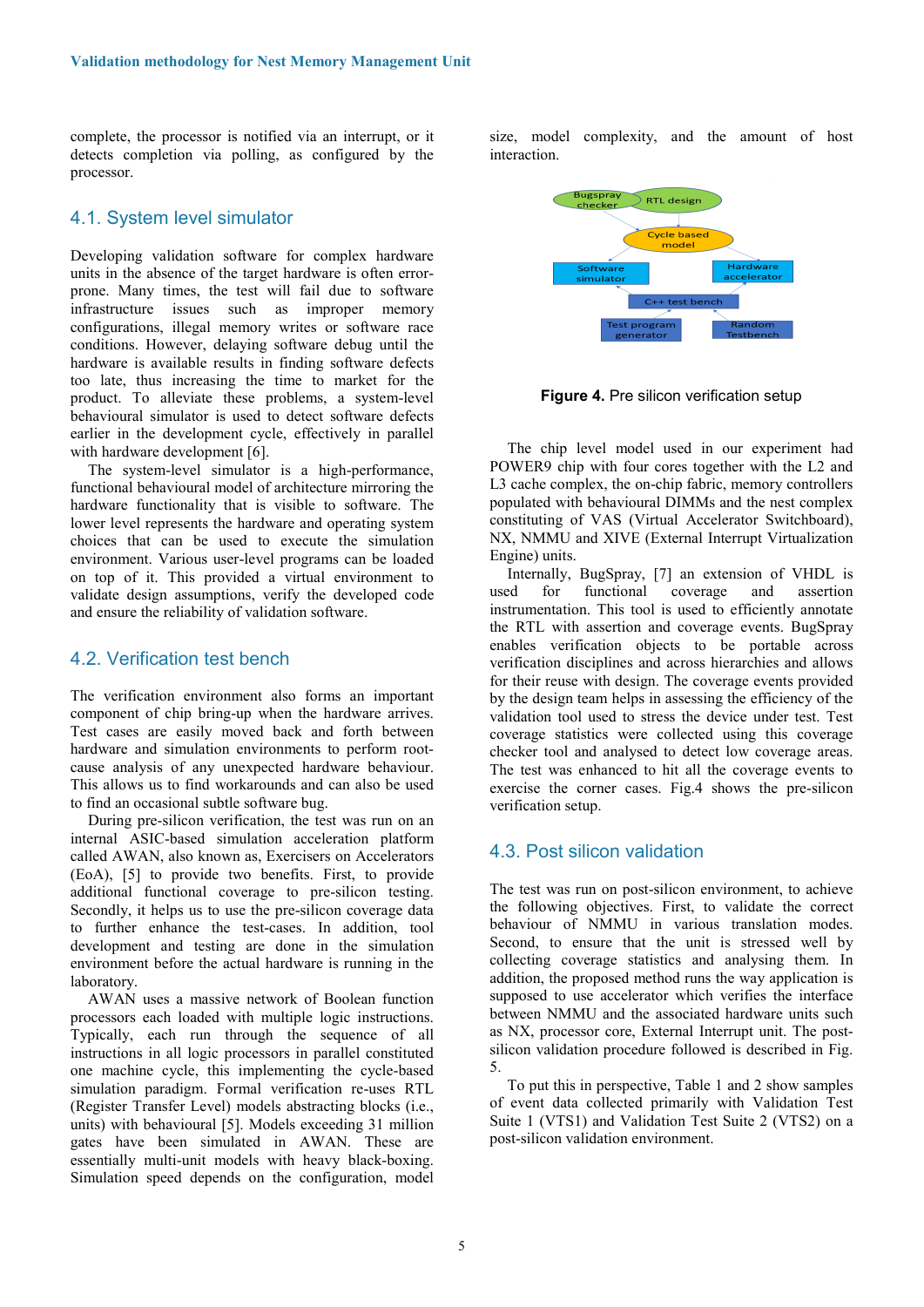| System reset and initialization are done through boot        |
|--------------------------------------------------------------|
| procedures.                                                  |
| Kernel and testcase generator are loaded into system         |
| memory.                                                      |
| All cores are triggered to start execution.                  |
| Scheduling of test-case is done on different cores by the    |
| kernel.                                                      |
| Scratch register is written which is polled for pass or fail |
| criteria.                                                    |

**Figure 5.** Post Silicon Validation procedure

VTS1 is the bare metal test designed using this methodology to generate more page/segment faults. VTS2 is the test created by randomizing the authorization privileges of each page, to generate more protection faults.

|  |      | Table 1. Statistics collected by coverage tool with |  |
|--|------|-----------------------------------------------------|--|
|  | VTS1 |                                                     |  |

| Coverage parameters       | VALUES      |
|---------------------------|-------------|
| <b>Total translations</b> | 5440        |
| Clean checkouts           | 3452        |
| Total number of cycles    | 469341426   |
| Cycles per translation    | 86275.99743 |
| Translations per second   | 23181.418   |
|                           |             |

Table 2. Statistics collected by coverage tool with VTS2

| Coverage parameters       | VALUES    |
|---------------------------|-----------|
| <b>Total translations</b> | 4481      |
| Clean checkouts           | 3812      |
| Total number of cycles    | 237279016 |
| Cycles per translation    | 52952.24  |
| Translations per second   | 37769.88  |
|                           |           |

Fig. 6 shows the average number of checkout requests generated by the agent measured by running validation suite 1 and 2 on the processor.

The proposed approach proved invaluable for the validation program in the following 3 areas:

1. Logic verification and validation: - Some of the functional bugs were uncovered, fixed, and re-checked at the early verification stage. Tests were executed, accumulating tens of billions of simulation cycles and ultimately ensuring a high-quality tape out of the ASIC, reducing overall program risk. After hardware arrived, the same test was leveraged without any modification, to validate the unit.

2. Coverage and throughput enhancement: - At pre-silicon level, coverage metrics were used to quantify which design functions have been reached by simulation. Test coverage statistics were collected in the post-silicon phase and tests were tuned to improve the coverage.



**Figure 6.** Number of checkout requests against time

3. Foster rapid software development: - The kernel software for core interrupt handlers were reused in this approach. This avoided duplicate development work for interrupt handlers. We achieved the goal of reducing the software development time, thereby shrinking the overall validation tool development time.

## **4. Conclusion**

Validation is one of the most complex and critical tasks in the current processor design process. Recent trends in computer systems have evolved into many accelerators and units to support new accelerator functionalities. Especially for units which are external to the core, innovative validation techniques are needed to achieve throughput and efficiency. In summary, this paper discusses the major challenges in validating accelerator address translation sub-system. A validation methodology has been presented for nest MMU, that uses an asynchronous accelerator job submission model with an optimized threshold checker. The framework is designed to use core MMU and core storage interrupt handlers for installing translation for the nest environment. This reduced the validation software development effort by a considerable amount. The proposed methodology has been successfully applied in stressing the nest MMU unit of the processor and the results are presented for the same. The test could reach up to 80% of the maximum throughput supported by NMMU.

The NMMU interface supports up to eight outstanding translation requests from each of its agents. With all the four agents, there can be up to 48 outstanding requests to NMMU. To keep all the NMMU channels busy, it is good to run multi-agent test-cases, where all the agents together can swarm NMMU with translation traffic. In the future, the innovative methods described in this paper can be